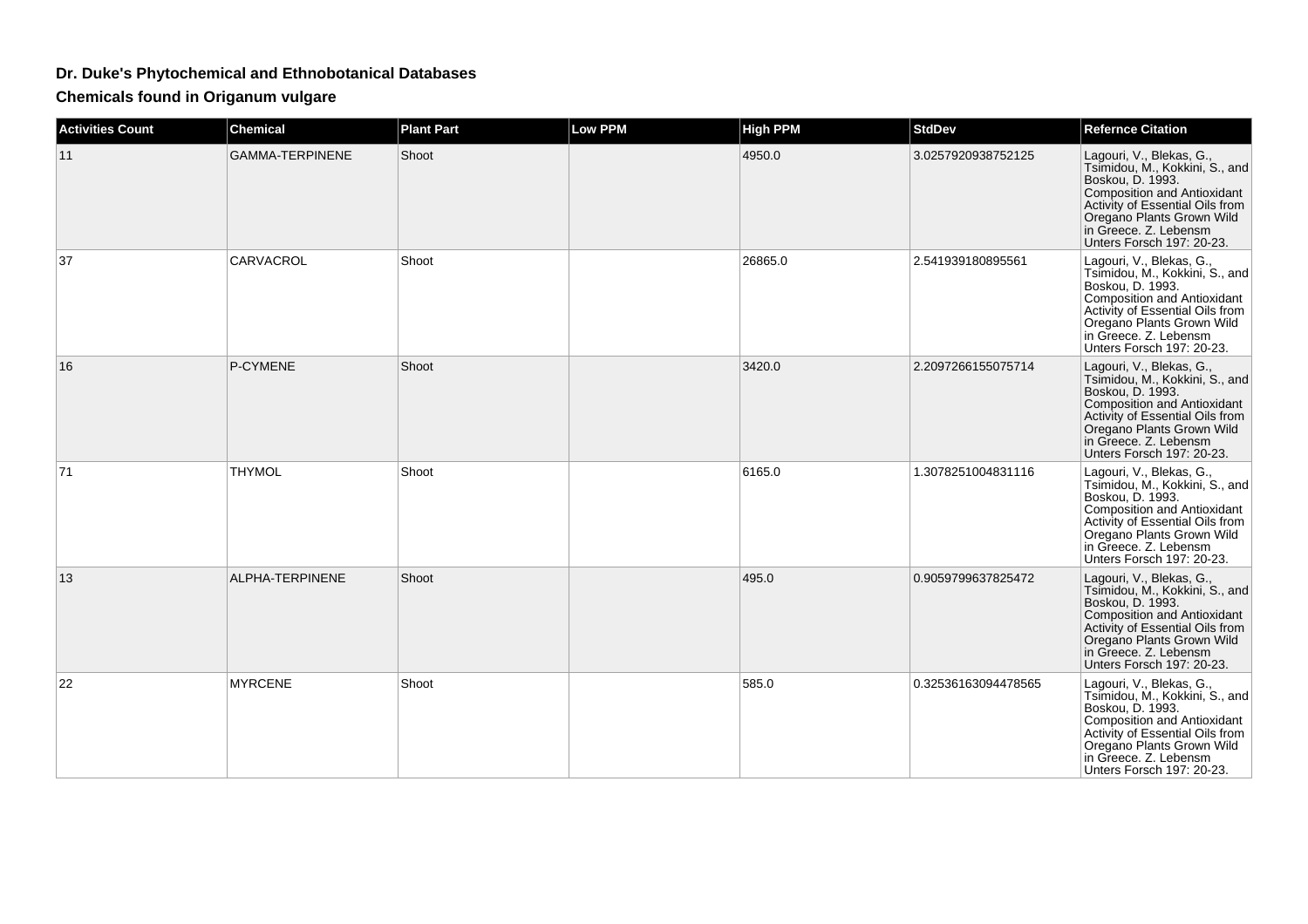| <b>Activities Count</b> | <b>Chemical</b>        | <b>Plant Part</b> | <b>Low PPM</b> | <b>High PPM</b> | <b>StdDev</b>        | <b>Refernce Citation</b>                                                                                                                                                                                                                   |
|-------------------------|------------------------|-------------------|----------------|-----------------|----------------------|--------------------------------------------------------------------------------------------------------------------------------------------------------------------------------------------------------------------------------------------|
| 6                       | <b>BETA-BISABOLENE</b> | Shoot             |                | 270.0           | 0.10032152040413772  | Lagouri, V., Blekas, G.,<br>Tsimidou, M., Kokkini, S., and<br>Boskou, D. 1993.<br>Composition and Antioxidant<br>Activity of Essential Oils from<br>Oregano Plants Grown Wild<br>in Greece. Z. Lebensm<br>Unters Forsch 197: 20-23.        |
| 13                      | <b>BETA-PINENE</b>     | Shoot             |                | 45.0            | -0.11794822555659927 | Lagouri, V., Blekas, G.,<br>Tsimidou, M., Kokkini, S., and<br>Boskou, D. 1993.<br><b>Composition and Antioxidant</b><br>Activity of Essential Oils from<br>Oregano Plants Grown Wild<br>in Greece. Z. Lebensm<br>Unters Forsch 197: 20-23. |
| 28                      | <b>ALPHA-PINENE</b>    | Shoot             |                | 225.0           | -0.12500881958536136 | Lagouri, V., Blekas, G.,<br>Tsimidou, M., Kokkini, S., and<br>Boskou, D. 1993.<br>Composition and Antioxidant<br>Activity of Essential Oils from<br>Oregano Plants Grown Wild<br>in Greece. Z. Lebensm<br>Unters Forsch 197: 20-23.        |
| 9                       | <b>CAMPHENE</b>        | Shoot             |                | 45.0            | -0.1301244734991833  | Lagouri, V., Blekas, G.,<br>Tsimidou, M., Kokkini, S., and<br>Boskou, D. 1993.<br><b>Composition and Antioxidant</b><br>Activity of Essential Oils from<br>Oregano Plants Grown Wild<br>in Greece. Z. Lebensm<br>Unters Forsch 197: 20-23. |
| 60                      | <b>LIMONENE</b>        | Shoot             |                | 315.0           | -0.1680884497636591  | Lagouri, V., Blekas, G.,<br>Tsimidou, M., Kokkini, S., and<br>Boskou, D. 1993.<br>Composition and Antioxidant<br>Activity of Essential Oils from<br>Oregano Plants Grown Wild<br>in Greece. Z. Lebensm<br>Unters Forsch 197: 20-23.        |
| 3                       | AROMADENDRENE          | Shoot             |                | 0.0             | -0.1813548078835214  | Lagouri, V., Blekas, G.,<br>Tsimidou, M., Kokkini, S., and<br>Boskou, D. 1993.<br>Composition and Antioxidant<br>Activity of Essential Oils from<br>Oregano Plants Grown Wild<br>in Greece. Z. Lebensm<br>Unters Forsch 197: 20-23.        |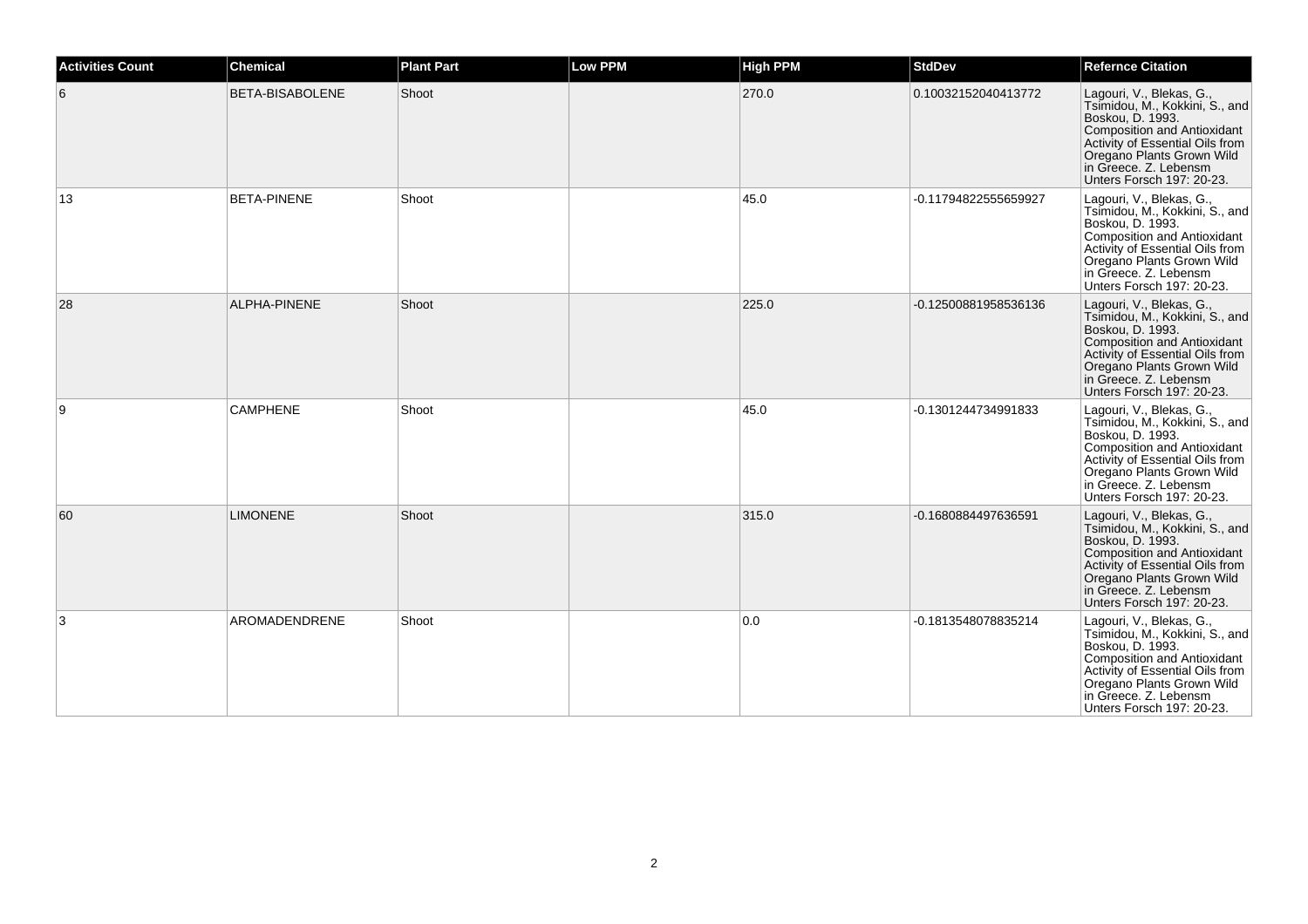| <b>Activities Count</b> | <b>Chemical</b>       | <b>Plant Part</b> | <b>Low PPM</b> | <b>High PPM</b> | <b>StdDev</b>        | <b>Refernce Citation</b>                                                                                                                                                                                                                   |
|-------------------------|-----------------------|-------------------|----------------|-----------------|----------------------|--------------------------------------------------------------------------------------------------------------------------------------------------------------------------------------------------------------------------------------------|
| 11                      | ALPHA-PHELLANDRENE    | Shoot             |                | 45.0            | -0.1950801490651973  | Lagouri, V., Blekas, G.,<br>Tsimidou, M., Kokkini, S., and<br>Boskou, D. 1993.<br>Composition and Antioxidant<br>Activity of Essential Oils from<br>Oregano Plants Grown Wild<br>in Greece. Z. Lebensm<br>Unters Forsch 197: 20-23.        |
| 19                      | <b>CARVONE</b>        | Shoot             |                | 0.0             | -0.2610496482559911  | Lagouri, V., Blekas, G.,<br>Tsimidou, M., Kokkini, S., and<br>Boskou, D. 1993.<br>Composition and Antioxidant<br>Activity of Essential Oils from<br>Oregano Plants Grown Wild<br>in Greece. Z. Lebensm<br>Unters Forsch 197: 20-23.        |
| 23                      | ALPHA-TERPINEOL       | Shoot             |                | 0.0             | -0.28583770567772854 | Lagouri, V., Blekas, G.,<br>Tsimidou, M., Kokkini, S., and<br>Boskou, D. 1993.<br>Composition and Antioxidant<br>Activity of Essential Oils from<br>Oregano Plants Grown Wild<br>in Greece. Z. Lebensm<br>Unters Forsch 197: 20-23.        |
| 8                       | DELTA-3-CARENE        | Shoot             |                | 0.1             | -0.3104474088399082  | Lagouri, V., Blekas, G.,<br>Tsimidou, M., Kokkini, S., and<br>Boskou, D. 1993.<br><b>Composition and Antioxidant</b><br>Activity of Essential Oils from<br>Oregano Plants Grown Wild<br>in Greece. Z. Lebensm<br>Unters Forsch 197: 20-23. |
| 35                      | <b>BORNEOL</b>        | Shoot             |                | 45.0            | -0.3552778127264526  | Lagouri, V., Blekas, G.,<br>Tsimidou, M., Kokkini, S., and<br>Boskou, D. 1993.<br>Composition and Antioxidant<br>Activity of Essential Oils from<br>Oregano Plants Grown Wild<br>in Greece. Z. Lebensm<br>Unters Forsch 197: 20-23.        |
| 12                      | <b>BORNYL-ACETATE</b> | Shoot             |                | 0.1             | -0.40759891412167654 | Lagouri, V., Blekas, G.,<br>Tsimidou, M., Kokkini, S., and<br>Boskou, D. 1993.<br>Composition and Antioxidant<br>Activity of Essential Oils from<br>Oregano Plants Grown Wild<br>in Greece. Z. Lebensm<br>Unters Forsch 197: 20-23.        |